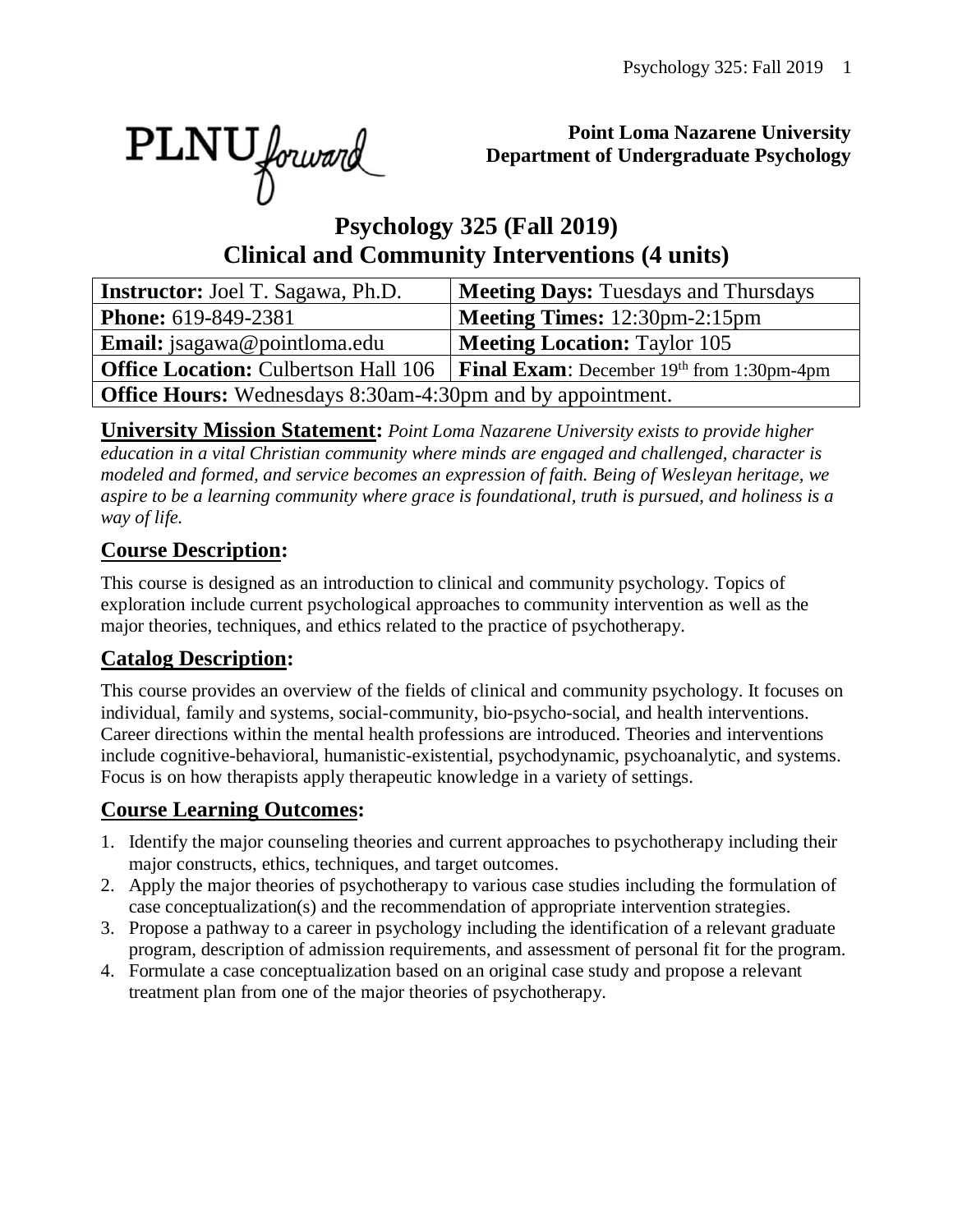### **Course Texts (Required):**

Corey, G. (2013). *Theory and practice of counseling and psychotherapy* – 10<sup>th</sup> edition. Belmont, CA: Brooks/Cole.

Yalom, I. (1989). *Love's executioner and other tales of psychotherapy.* New York: Basic Books.

Required supplemental readings for purchase from University Readers at the PLNU bookstore.

### **Course Requirements:**

- 1. Participation: In-class participation is required and is figured into your final grade.
- 2. Reading Quizzes: Students are expected to read the assigned texts and complete assigned quizzes before class. There will be a total of 6 multiple-choice quizzes throughout the semester.
- 3. Application Assignment: There will be a total of 3 application assignments due throughout the semester. Descriptions of all application assignments and grading rubrics are listed on canvas.
- 4. Case Studies: There will be a total of 3 case studies due throughout the semester. Descriptions of all case studies and grading rubrics are listed on canvas.
- 5. Therapeutic Orientation Paper: Students are required to write a 6-8 page paper in which they will be asked to apply one of the major theories of psychotherapy to their personal life or the life of an imaginary client. A description of the therapeutic orientation paper and grading rubric is listed on canvas.
- 6. Exams: There are a total of four exams throughout the semester. Exam 1, Exam 2, and Exam 3 will each consist of 50 questions as well a case study worth an additional 10 points. The final exam will be cumulative and will consist of 100 multiple choice questions as well as a final case study worth an additional 20 points.

## **Grading:**

| Participation: (90 pts) 15%<br>Application Assignments: (30 pts) 5%<br>Case Studies: (30pts) 5% |           |                  |              |         |          |              |  | Quizzes (60 pts): 10%                                                                           |              |     |                 |                                            |
|-------------------------------------------------------------------------------------------------|-----------|------------------|--------------|---------|----------|--------------|--|-------------------------------------------------------------------------------------------------|--------------|-----|-----------------|--------------------------------------------|
|                                                                                                 |           |                  |              |         |          |              |  | Exams 1, 2, $& 3: (180 \text{ pts}) 30\%$<br>Final Exam: (120 pts) 20%<br>Total: (600 pts) 100% |              |     |                 |                                            |
|                                                                                                 |           |                  |              |         |          |              |  |                                                                                                 |              |     |                 | Therapeutic Orientation Paper (90 pts) 15% |
|                                                                                                 |           | Percentage Score |              |         |          |              |  |                                                                                                 |              |     |                 |                                            |
| A                                                                                               |           | $= 93-100\%$     | $B+$         | $=$     | 88-89%   | $C_{\pm}$    |  | $= 77 - 79\%$                                                                                   | $D+$         |     | $= 62 - 64\%$   |                                            |
|                                                                                                 |           | $A - = 90-92\%$  | $\mathbf{B}$ | $=$ $-$ | 84-87%   | $\mathbf{C}$ |  | $= 70 - 76\%$                                                                                   | D            |     | $= 55-61\%$     |                                            |
|                                                                                                 |           |                  | $B -$        | $=$     | 80-83%   | $C_{\tau}$   |  | $= 65-69\%$                                                                                     | $\mathbf{D}$ |     | $= 50 - 54\%$   |                                            |
|                                                                                                 |           |                  |              |         |          |              |  |                                                                                                 | F            | $=$ | Below 50%       |                                            |
|                                                                                                 | Z Score   |                  |              |         |          |              |  |                                                                                                 |              |     |                 |                                            |
|                                                                                                 |           | $A = 1.33$       | $B+$         | $=$     | 0.67     | $C_{\pm}$    |  | $= -0.33$                                                                                       | $D+$         |     | $=$ -1.67       |                                            |
|                                                                                                 | $A - = 1$ |                  | B            |         | $= 0.33$ | $\mathbf{C}$ |  | $= -1$                                                                                          | D            |     | $= -2$          |                                            |
|                                                                                                 |           |                  | $B-$         | $=$     | $\Omega$ | $C$ -        |  | $= -1.33$                                                                                       | D-           |     | $= -2.33$       |                                            |
|                                                                                                 |           |                  |              |         |          |              |  |                                                                                                 | F            |     | $=$ Below -2.33 |                                            |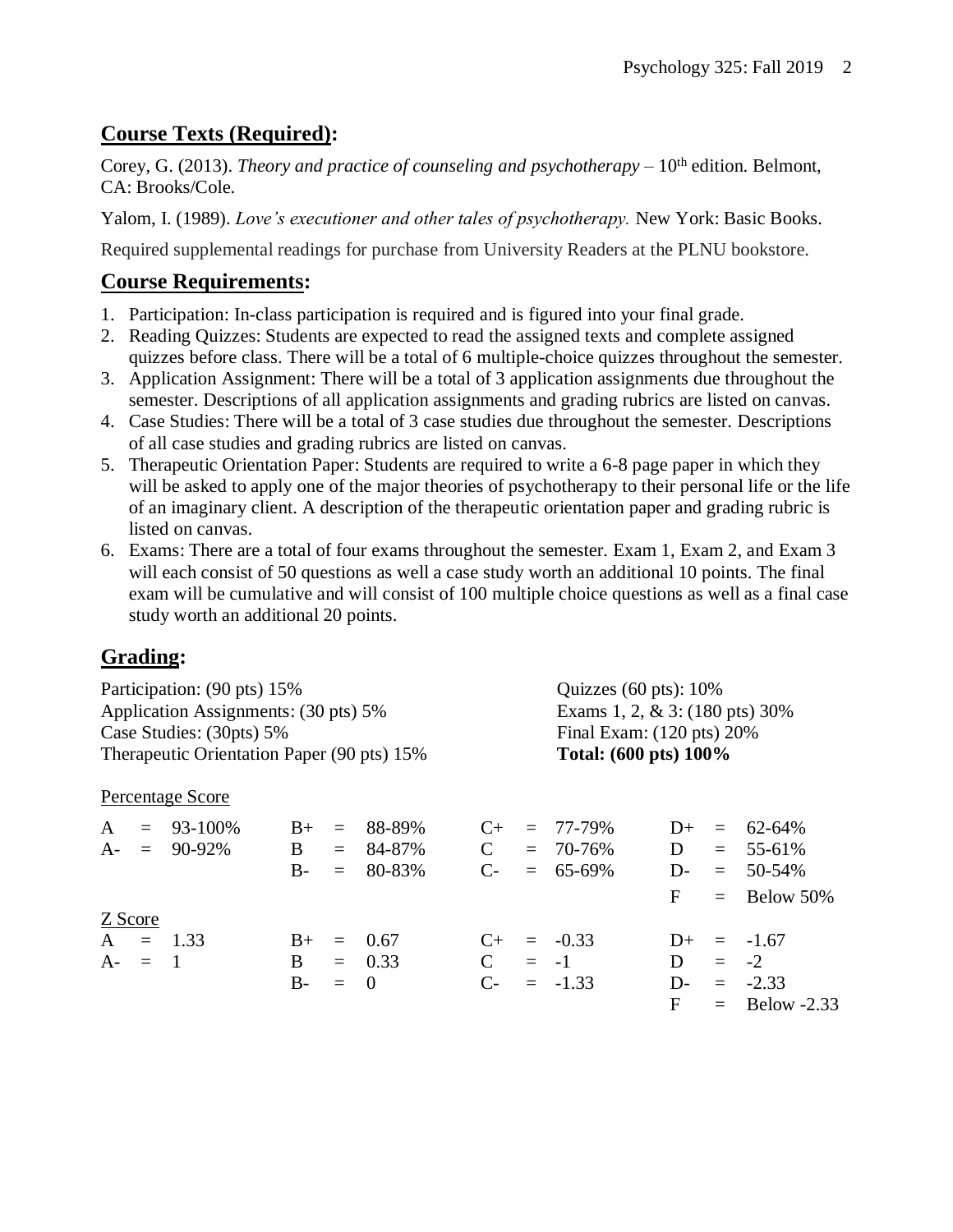## **Course Policies:**

- 1. Attendance: Students may choose to miss a total of 3 classes for any reason throughout the semester. However, students risk being de-enrolled in the event that they miss 4 classes or more (i.e., if absences exceed 20 percent of class meetings).
- 2. Exams and Quizzes: There will be no make-ups for any exam or quiz without prior permission from the instructor.
- 3. Papers: All papers are to be computer generated, 10-12 font, double spaced, referenced using APA style.

## **Final Examination Policy:**

Successful completion of this class requires taking the final examination on its scheduled day. The [Final Exam Schedule](http://www.pointloma.edu/experience/academics/class-schedules) is available online.

## **Attendance and Participation Policy:**

Regular and punctual attendance at all classes is considered essential to optimum academic achievement. If the student is absent for more than 10 percent of class meetings, the faculty member can file a written report which may result in de-enrollment. If the absences exceed 20 percent, the student may be de-enrolled without notice until the university drop date or, after that date, receive the appropriate grade for their work and participation. A complete description of the [Academic](https://catalog.pointloma.edu/content.php?catoid=18&navoid=1278#Class_Attendance)  [Policies](https://catalog.pointloma.edu/content.php?catoid=18&navoid=1278#Class_Attendance) can be found in the Undergraduate Academic Catalog.

## **Course Credit Hour Information:**

Following the [PLNU Credit Hour Policy,](http://catalog.pointloma.edu/content.php?catoid=18&navoid=1278#Credit_Hour_Definition) to meet the identified student learning outcomes of this course, the expectations are that this 4 unit course, delivered over a 15 week semester will approximate 4 hours/week classroom or direct faculty instruction. In addition, out of class student work will approximate a minimum of 8 hours each week. Specific details about how the class meets the credit hour requirement can be provided upon request.

## **FERPA Policy:**

In compliance with federal law, neither your PLNU student ID nor your social security number will be used in publicly posted grades or returned sets of assignments without your written permission. In addition, in compliance with [FERPA policy,](http://catalog.pointloma.edu/content.php?catoid=18&navoid=1278#Education_Records__FERPA__and_Directory_Information) you will be the only person given information about your progress in this class unless you have designated others to receive it in the "Information Release" section of the student portal.

## **Academic Honesty Policy:**

Students should demonstrate academic honesty by doing original work and by giving appropriate credit to the ideas of others. Academic dishonesty is the act of presenting information, ideas, and/or concepts as one's own when in reality they are the results of another person's creativity and effort. A faculty member who believes a situation involving academic dishonesty has been detected may assign a failing grade for that assignment or examination, or, depending on the seriousness of the offense, for the course. Faculty will follow and students may appeal using the procedures in the University Catalog. See the [Academic Policies](https://catalog.pointloma.edu/content.php?catoid=18&navoid=1278#Academic_Honesty) for definitions of kinds of academic dishonesty and for further policy information.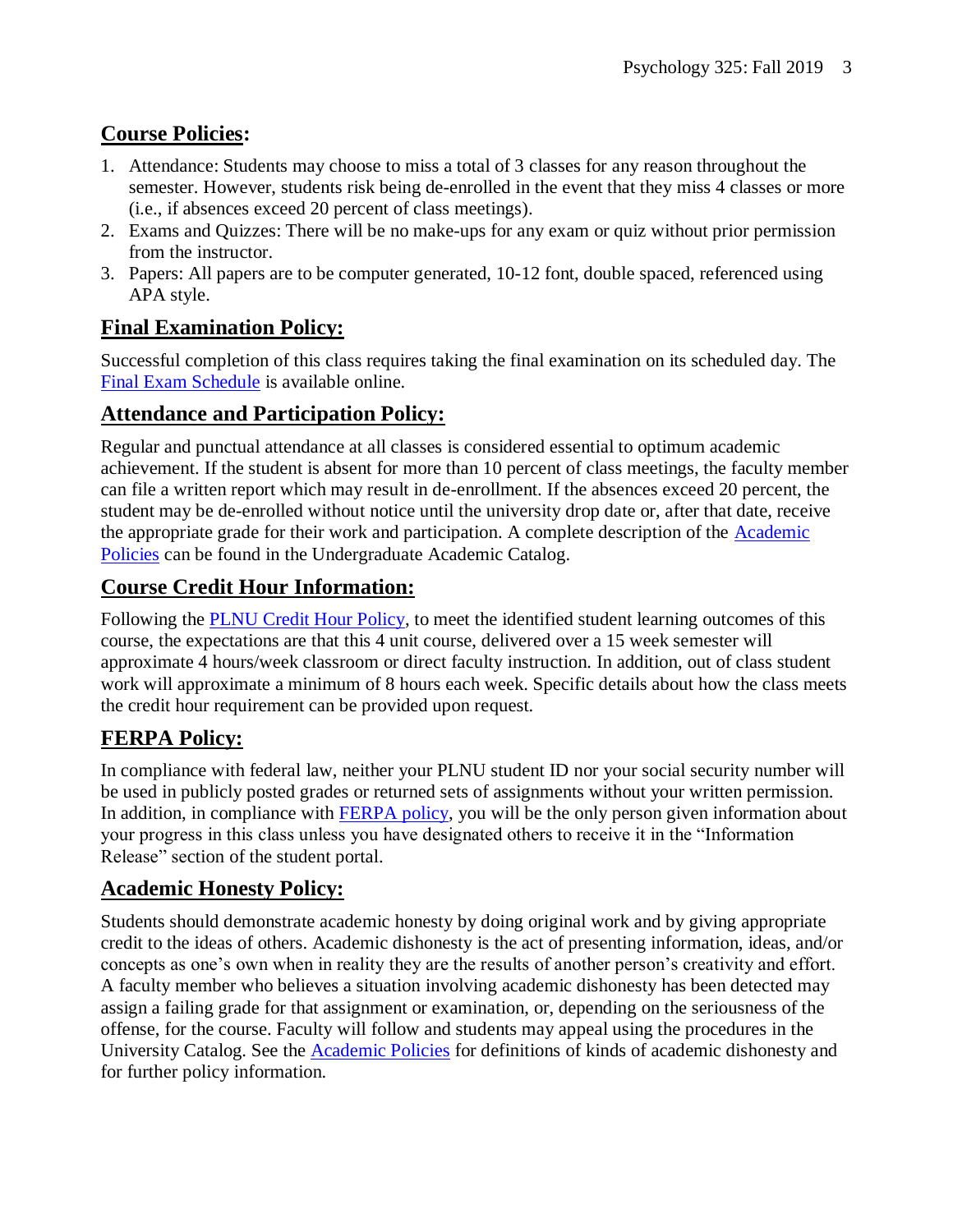## **Academic Accommodations:**

While all students are expected to meet the minimum standards for completion of this course as established by the instructor, students with disabilities may require academic adjustments, modifications, or auxiliary aids/services. At Point Loma Nazarene University (PLNU), these students are requested to register with the **Disability Resource Center** (DRC), located in the Bond Academic Center [\(DRC@pointloma.edu](mailto:DRC@pointloma.edu) or 619-849-2381). The DRC's policies and procedures for assisting such students in the development of an appropriate academic adjustment plan (AP) allows PLNU to comply with Section 504 of the Rehabilitation Act and the Americans with Disabilities Act. Section 504(a) prohibits discrimination against students with special needs and guarantees all qualified students equal access to and benefits of PLNU programs and activities. After the student files the required documentation, the DRC, in conjunction with the student, will develop an AP to meet that student's specific learning needs. The DRC will thereafter email the student's AP to all faculty who teach course in which the student is enrolled each semester. The AP must be implemented in all such courses. If students do not wish to avail themselves of some or all of the elements of their AP in a particular course, it is the responsibility of those students to notify their professor in that course. PLNU highly recommends that DRC students speak with their professors during the first two weeks of each semester about the applicability of their AP in that particular course and/or if they do not desire to take advantage of some or all of the elements of their AP in that course. Students may find additional support through other campus offices as well including the [Office of Spiritual Development,](https://www.pointloma.edu/offices/spiritual-development) the [Tutorial Center,](https://www.pointloma.edu/offices/tutorial-services) and/or the [Wellness Center.](https://www.pointloma.edu/offices/wellness-center)

## **Copyright Policy:**

Point Loma Nazarene University, as a non-profit educational institution, is entitled by law to use materials protected by US Copyright Act for classroom education. Any use of those materials outside of the class may violate the law. More information on the [PLNU Copyright Policy](http://libguides.pointloma.edu/content.php?pid=203591&sid=1700398) can be found online.

## **Use of Library:**

This course may require students to complete course assignments using resources available from the University Libraries. [Research Guides](http://libguides.pointloma.edu/ResearchGuides) and assistance for this course are available online.

## **Information Literacy**

Information literacy is defined as "a set of abilities requiring individuals to recognize when information is needed and have the ability to locate, evaluate, and use effectively the needed information" (American Library Association, 1989). In this course, teaching and learning processes will employ the following information literacy standards, as endorsed by the American Association for Higher Education (1999), the Association of College and Research Libraries (2000), and the Council of Independent Colleges (2004). The students in this course will:

- 1. Determine the nature and extent of the information needed.
- 2. Access needed information effectively and efficiently.
- 3. Evaluate information and its sources critically and incorporates selected information into his or her knowledge base and value system.
- 4. Individually or as a member of a group, use information effectively to accomplish a specific purpose.
- 5. Understand many of the economic, legal, and social issues surrounding the use of information and accesses and uses information ethically and legally.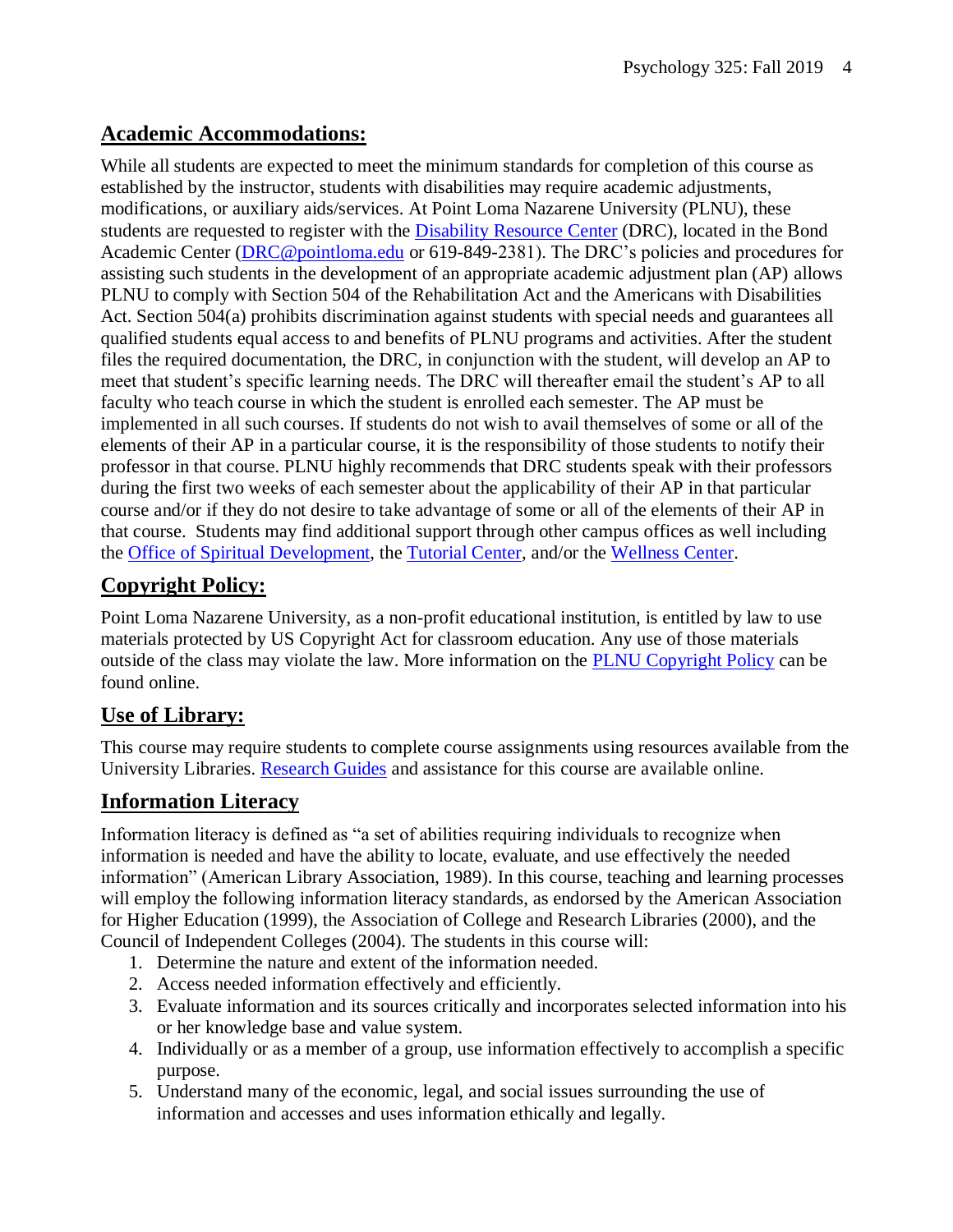# **Psychology 325 Tentative Schedule**

#### *Introduction to Clinical and Community Psychology*

Sep 5 – Introduction Sep 10 – On Being a Therapist *Reading Quiz 1 – Ch. 2 The Counselor: Person and Professional*

Sep 12 – On Becoming a Therapist

*Unit 1 – Psychoanalytic and Psychodynamic Treatment Approaches*

Sep 17 – Classical Psychoanalysis *Reading Quiz 2 – Ch. 4 Psychoanalytic Psychotherapy*

Sep 19 – Ego Psychology & Self Psychology

Sep 24 – Object Relations Theory *Application Assignment 1 – Cyclical Maladaptive Patterns*

Sep 26 – Time-Limited Dynamic Psychotherapy

Oct 1 – Psychodynamic Overview, Case Study, and Demonstration *Case Study 1 – The Case of Betty*

Oct 3 – Exam 1

#### *Unit 2 – Cognitive and Behavioral Treatment Approaches*

Oct 8 – Behavior Therapy *Reading Quiz 3 – Ch. 10 Cognitive Behavioral Therapy*

Oct 10 – Rational-Emotive Behavior Therapy

Oct 15 – Cognitive Therapy *Application Assignment 2 – Thought Records*

Oct 17 – Acceptance and Commitment Therapy

Oct 22 – CBT Overview, Case Study, and Demonstration *Case Study 2 – The Case of Melvin*

Oct 24 – Exam 2